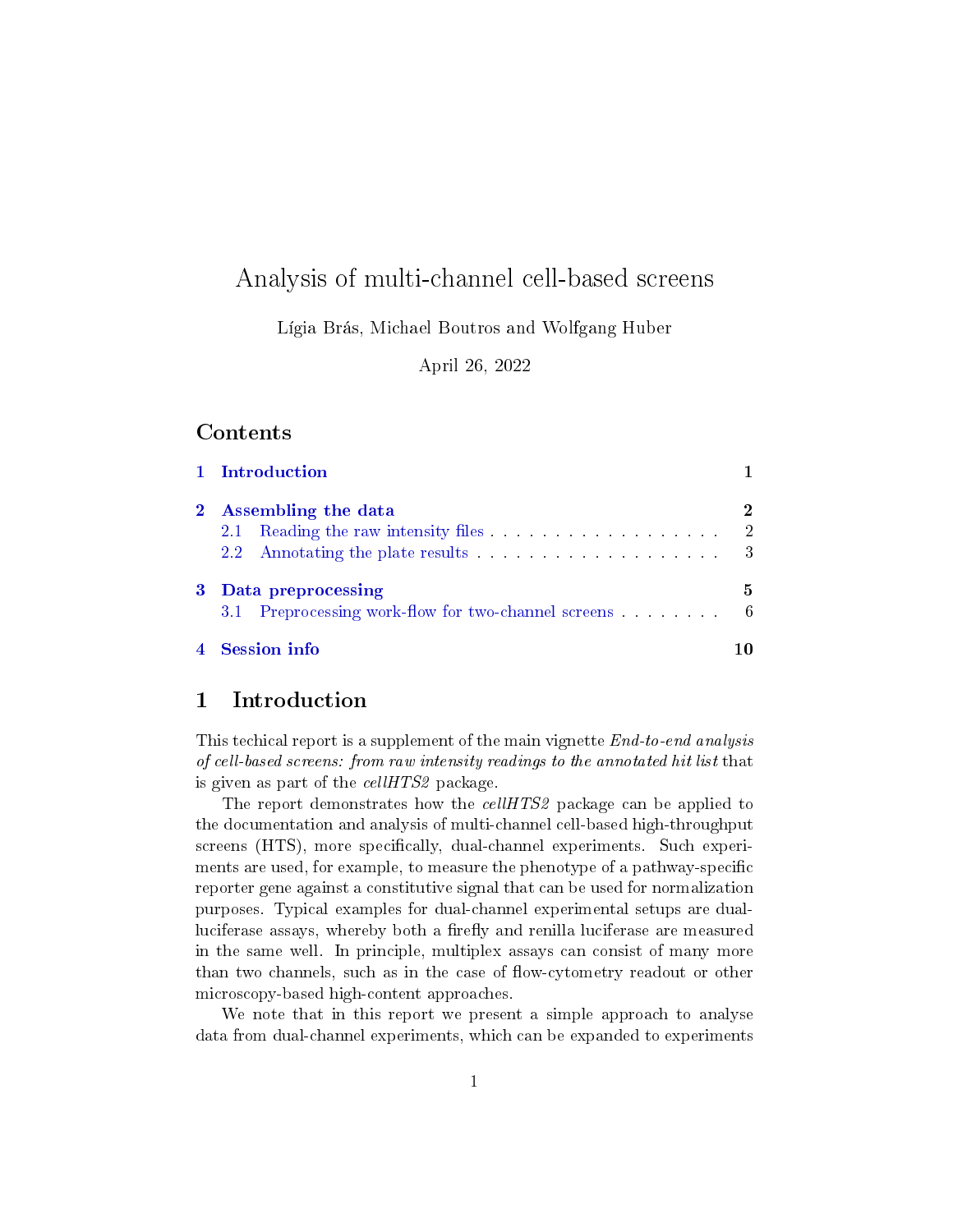<span id="page-1-2"></span>with more than two reporters, taking the in-built normalization functions of cellHTS2 as a template, and employing the extensive statistical modeling capabilities of the R programming language. Moreover, such analyses should be adapted to the biological system and to the question of interest.

This text has been produced as a reproducible document [\[1\]](#page-10-0), containing the actual computer instructions, given in the language R, to produce all results, including the figures and tables that are shown here. To reproduce the computations shown here, you will need an installation of R (version 2.3 or greater) together with a recent version of the package *cellHTS2* and of some other add-on packages. Then, you can simply take the file  $two Channels$ . Rnw in the doc directory of the package, open it in a text editor, run it using the R command Sweave, and modify it according to your needs.

We start by loading the package.

> library("cellHTS2")

### <span id="page-1-0"></span>2 Assembling the data

Here, we consider a sample data of a dual-channel experiment performed with *D. melanogaster* cells. The screen was conducted in microtiter plate format using a library of double-stranded RNAs (dsRNAs), in duplicates. The example data set corresponds to three 384-well plates. The purpose of the screen is to find signaling components of a given pathway. In the screen, one reporter (assigned to channel 1, and denoted here by  $R_1$ ) monitors cell growth and viability, while the other reporter (assigned to channel 2 and denoted here by  $R_2$ ) is indicative of pathway activity.

#### <span id="page-1-1"></span>2.1 Reading the raw intensity files

The set of available result files and the information about them (which plate, which replicate, which channel) is given in the *plate list file*. The first few lines of the plate list file for this data set are shown in Table [1.](#page-2-1)

Using the function  $read PlateData$ , we can read the plate list file and all of the intensity les, thereby assembling the data into a single R object that can be used for subsequent analyses. First, we define the path for those files:

```
> experimentName <- "DualChannelScreen"
> dataPath <- system.file(experimentName, package="cellHTS2")
```
The input files are in the DualChannelScreen directory of the cellHTS2 package.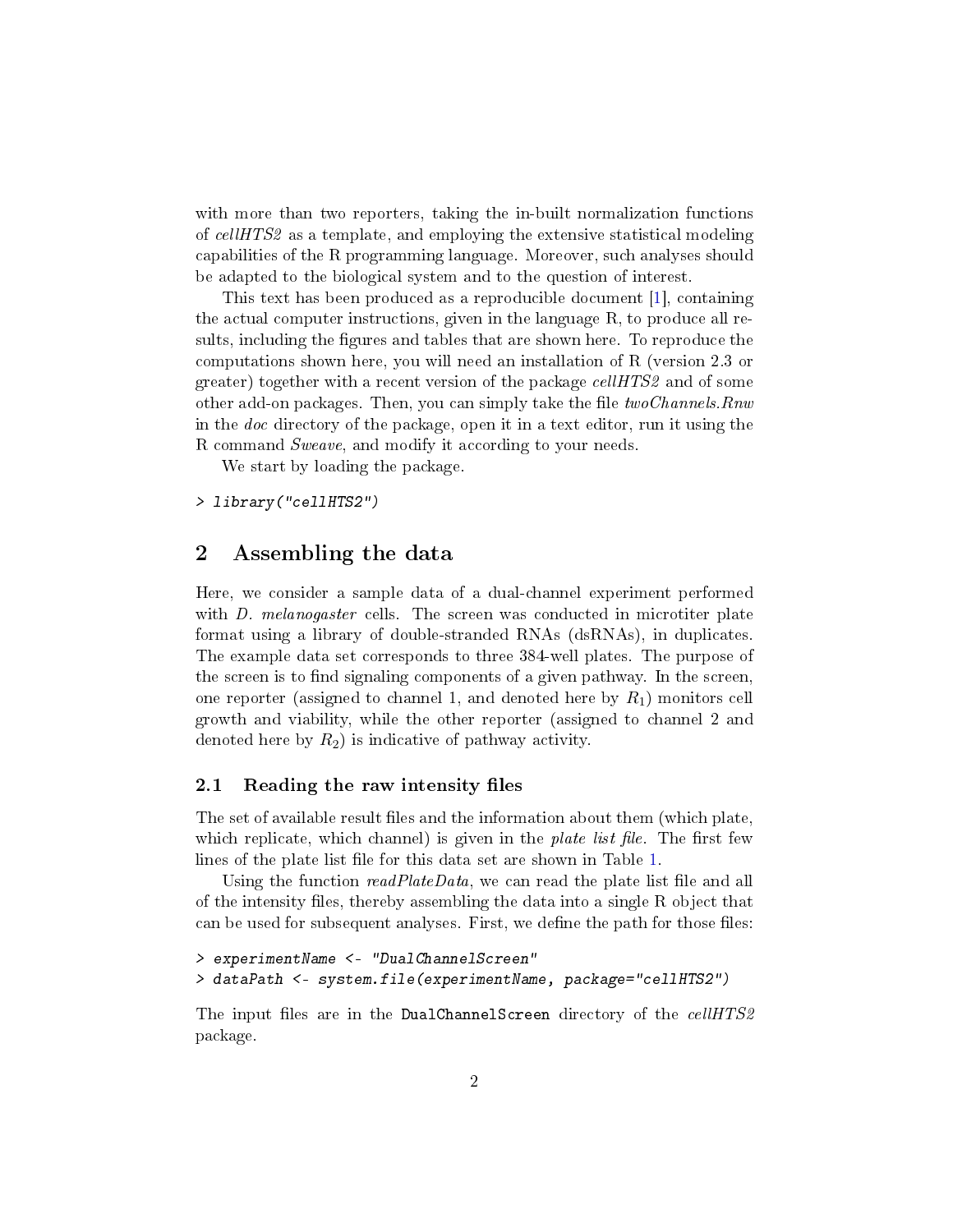|            |   | Filename Plate Replicate Channel |  |
|------------|---|----------------------------------|--|
| RA01D1 TXT |   |                                  |  |
| RA01D2 TXT |   |                                  |  |
| RA02D1TXT  |   |                                  |  |
| RA02D2 TXT | 9 |                                  |  |
| RA03D1 TXT | ર |                                  |  |
| .          | . | .                                |  |

<span id="page-2-1"></span>Table 1: Selected lines from the example plate list file Platelist.txt.

```
> x <- readPlateList("Platelist.txt", name=experimentName, path=dataPath)
> x
cellHTS (storageMode: lockedEnvironment)
assayData: 1152 features, 2 samples
  element names: Channel 1, Channel 2
phenoData
  sampleNames: 1 2
  varLabels: replicate assay
  varMetadata: labelDescription channel
featureData
  featureNames: 1 2 ... 1152 (1152 total)
  fvarLabels: plate well controlStatus
  fvarMetadata: labelDescription
experimentData: use 'experimentData(object)'
state: configured = FALSE
        normalized = FALSE
        scored = FALSE
        annotated = FALSE
Number of plates: 3
Plate dimension: nrow = 16, ncol = 24
Number of batches: 1
```
#### <span id="page-2-0"></span>2.2 Annotating the plate results

Next, we annotate the measured data with information on the controls, and flag invalid measurements using the information given in the plate configuration file and in the *screen log file*, respectively. Selected lines of these files are shown in Table [2](#page-3-0) and Table [3.](#page-3-1) Morevoer, we also add the information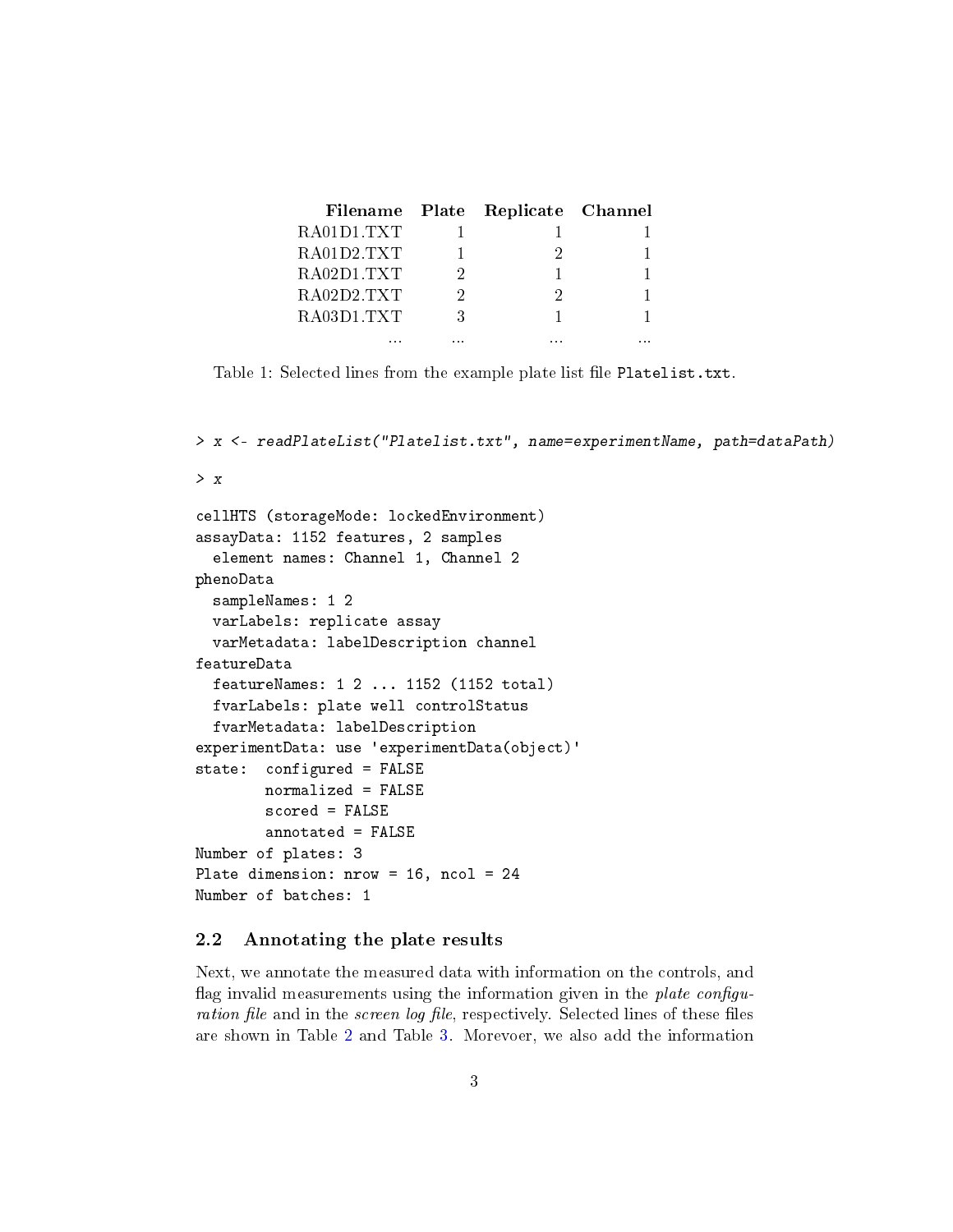|         | 384             | Wells:  |
|---------|-----------------|---------|
|         | 3               | Plates: |
| Content | Well            | Plate   |
| sample  | $^\ast$         | $^\ast$ |
| geneA   | A01             | $\ast$  |
| geneB   | A <sub>02</sub> | $\ast$  |
| geneC   | <b>B01</b>      | $\ast$  |
| geneD   | B <sub>02</sub> | $\ast$  |
|         |                 |         |

Table 2: Selected lines from the example plate configuration file Plateconf.txt.

<span id="page-3-0"></span>

| Plate Sample Channel Well Flag Comment                      |                                                             |          |                      |
|-------------------------------------------------------------|-------------------------------------------------------------|----------|----------------------|
| 3 1 1 A05 NA contaminated                                   |                                                             |          |                      |
| $3 \qquad 1 \qquad 2 \qquad 405 \qquad NA \qquad contained$ |                                                             |          |                      |
| $\mathbf{r}$                                                | the property of the company's company's company's company's | $\cdots$ | $\sim$ $\sim$ $\sim$ |

<span id="page-3-1"></span>Table 3: Selected lines from the example screen log file Screenlog.txt.

contained in the *screen description file*, which gives a general description of the screen.

> x <- configure(x, "Description.txt", "Plateconf.txt", "Screenlog.txt", + path=dataPath)

In this data set, instead of using the default names pos and neg for positive and negative controls, respectively, we use the name of the gene targeted by the probes in the control wells:  $geneA, geneB, geneC$  and  $geneD$ . This is a more straighforward approach, since not all of these four controls behave as controls for both reporters  $R_1$  and  $R_2$ . Moreover, the two positive controls have different strengths:  $geneC$  is expected to generate a weaker effect than  $geneD$ . Thus, it is useful to define these controls separately at the configuration step, in order to calculate the quality measures (dynamic range and  $Z'$ -factors) specific for each of them in the HTML quality reports or by calling the function getDynamicRange and getZfactor.

Below, we look at the frequency of each well annotation in the example data:

> table(wellAnno(x))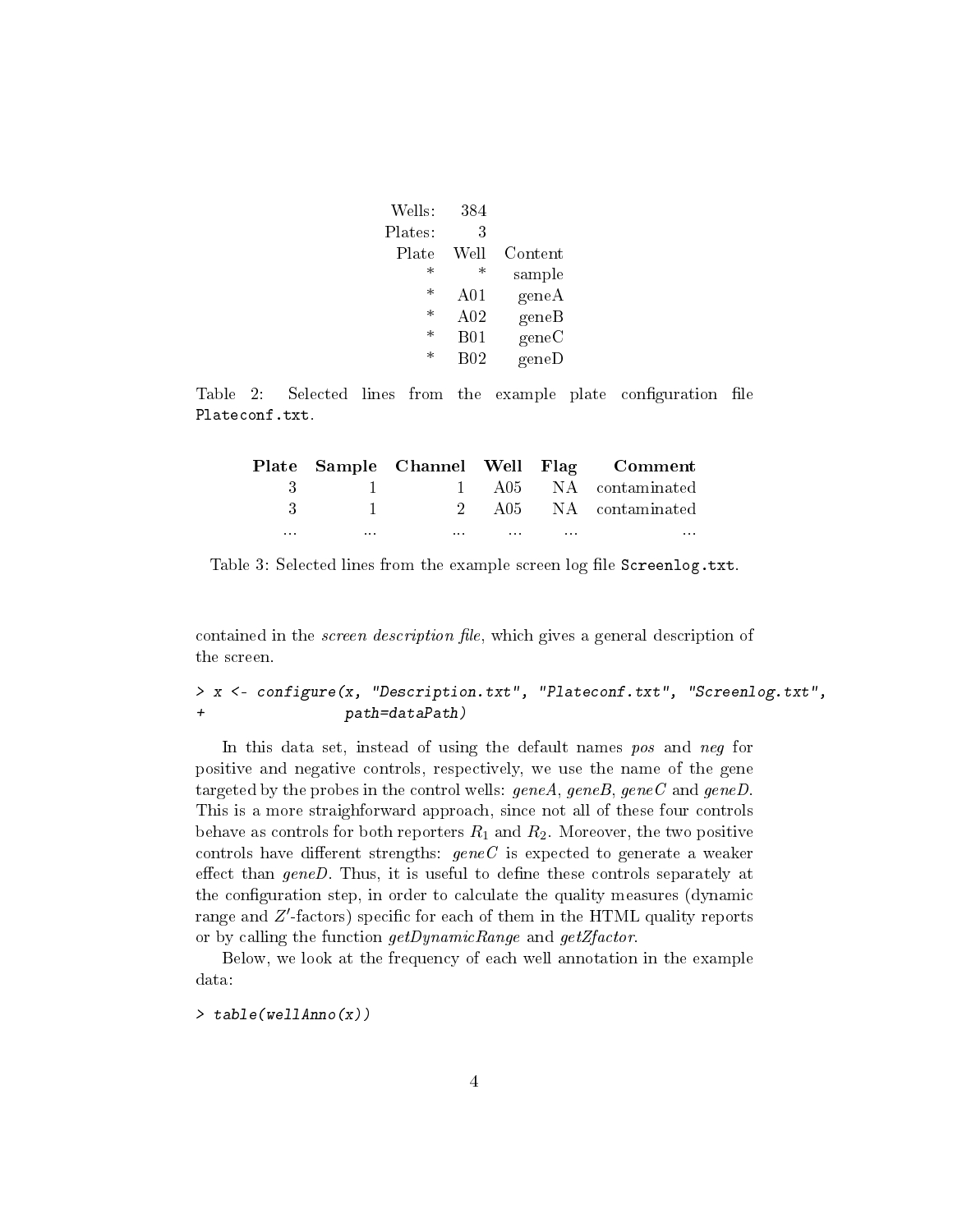sample genea geneb genec gened 1140 3 3 3 3

### <span id="page-4-0"></span>3 Data preprocessing

We can take a first look at the data by constructing the HTML quality reports using the *writeReport* function.

As mentioned above, the controls used in the screen are reporter-specific. When calling *writeReport*, we need to specify to the function's arguments posControls and negControls which are the positive and negative controls for each channel:

```
> ## Define the controls for the different channels:
> negControls <- vector("character", length=dim(Data(x))[3])
> # channel 1 - gene A
> negControls[1] <- "(?i)^geneA$"
> ## case-insensitive and match the empty string at the beginning and
> ## end of a line (to distinguish between "geneA" and "geneAB", for example.
> ## Although it is not a problem for the present well annotation)
>
> # channel 2 - gene A and geneB
> negControls[2] <- "(?i)^geneA$|^geneB$"
> posControls <- vector("character", length=dim(Data(x))[3])
> # channel 1 - no controls
> # channel 2 - geneC and geneD
> posControls[2] <- "(?i)^geneC$|^geneD$"
```
In the constitutive channel  $R_1$ , there is one negative control, named geneA, and no positive controls. In the pathway-specific reporter  $R_2$  there are two different negative controls ( $\varrho$ eneA and  $\varrho$ eneB), and two different positive controls (geneC and geneD). Each of the arguments posControls and negControls should be defined as a vector of regular expressions with the same length as the number of channels in slot assayData. These arguments will be passed to the regexpr function for pattern matching within the well annotation given in wellAnno(x).

Finally, we construct the quality report pages for the raw data in a directory called raw, in the working directory:

```
> out <- writeReport(raw=x, outdir="raw",
+ posControls=posControls, negControls=negControls)
```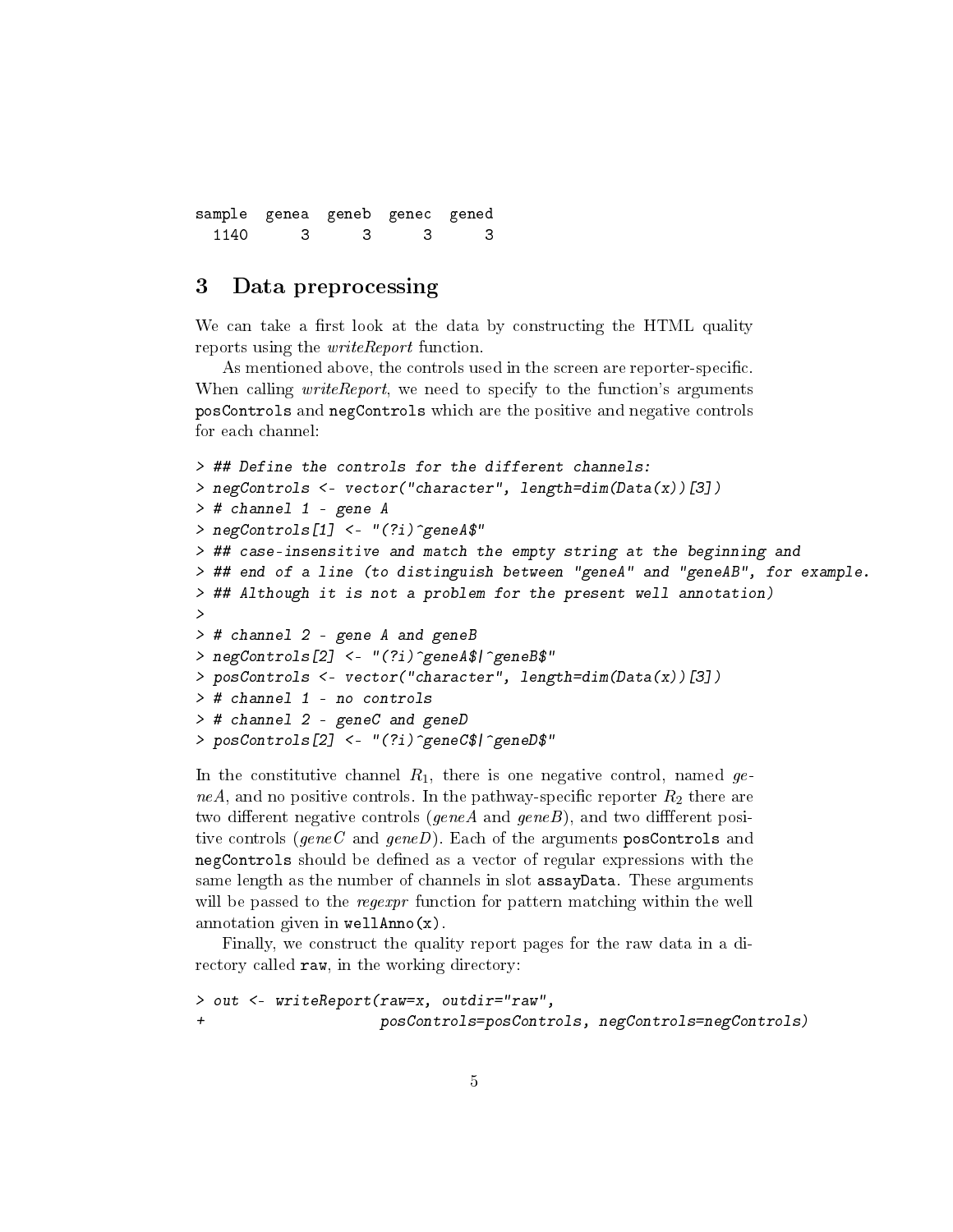After this function has finished, we can view the index page of the report:

```
> if (interactive()) browseURL(out)
```
#### <span id="page-5-0"></span>3.1 Preprocessing work-flow for two-channel screens

The preprocessing work-flow for two-channel RNAi screens using cellHTS2 package is shown below:

- (a) (optional) Per-plate normalization of each individual channel to remove plate and/or edge effects using function *normalizePlates*.
- (b) Channel summarization: the per-plate raw or corrected intensities in each channel are combined using summarize Channels.
- (c) (optional) Per-plate normalization of the channel summarized values to remove plate and/or edge effects. This can be done using function normalizePlates.
- (d) Scoring of replicate measurements (for example, compute z-score values) using the function scoreReplicates.
- (e) Summarization of replicates (for example, take the median value) using the function summarizeReplicates.

The per-plate normalization steps  $( (a)$  and  $( c) )$  are optional since they depend on the type of the data and on the channels summarization method to apply (step  $(b)$ ). In particular, step  $(a)$  is more optional than step  $(c)$ , since for the simplest channels summarization case, where we take the ratio  $\frac{R_2}{R_1}$  (or  $log_2\left(\frac{R_2}{R_1}\right)$  $R_1$  ) between channels intensities, step (a) is not required. However, this initial step (a) of per-plate correction prior to channels summarization should be performed when we want to apply a more complex summarization function that, for example, makes use of parameters estimated based on overall (i. e. , across plates) intensities. Such case is illustrated for our data set, where we regard a small intensity measurement in the constitutive channel  $R_1$  as a viability defect, excluding it.

For details about the normalization steps performed via the function normalizePlates and the available normalization methods, please refer to the main vignette accompanying this package.

In the above preprocessing work-flow, we apply step  $(d)$  before step (e) so that the summary selected for replicate summarization has the same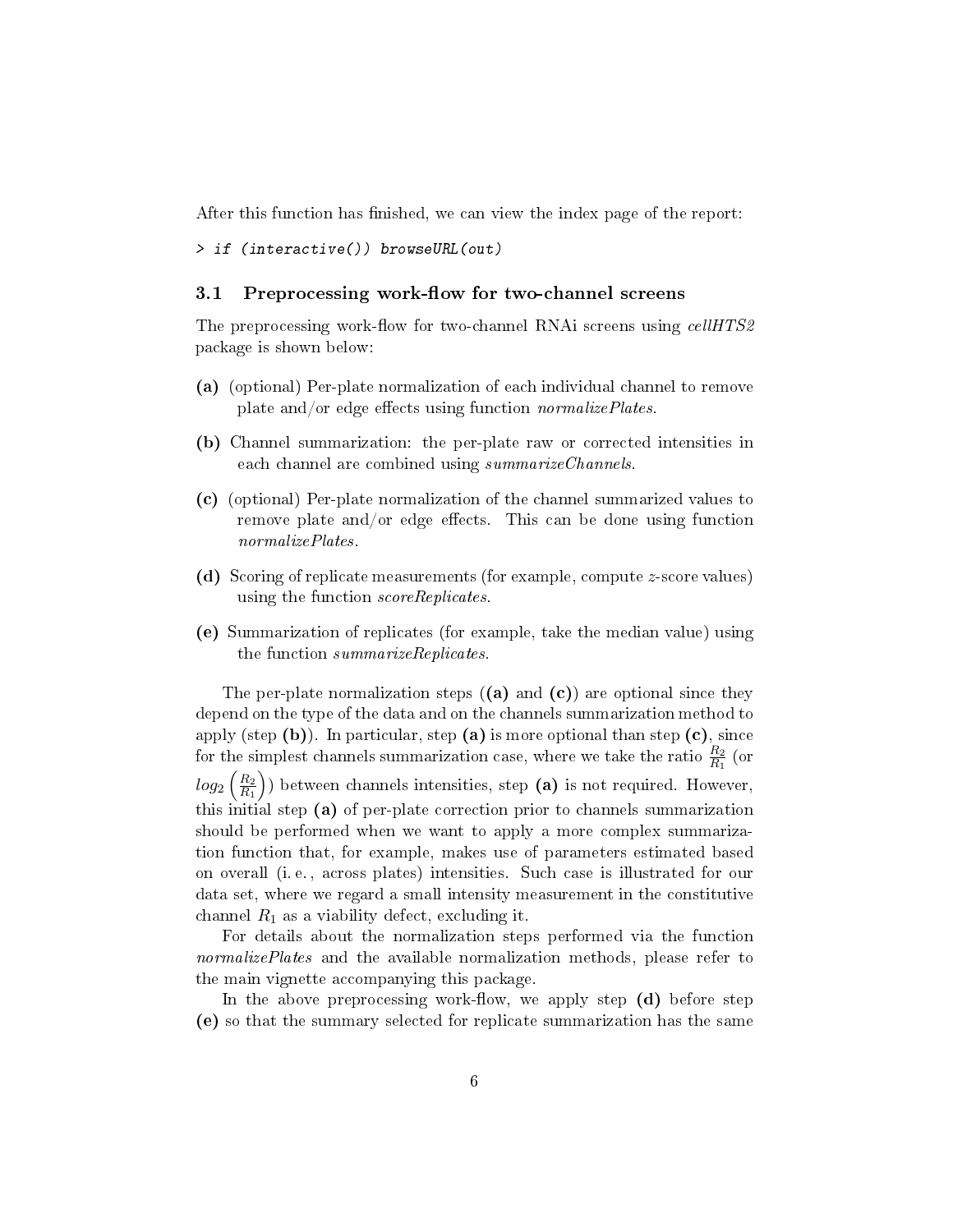meaning independently of the type of the assay.

Returning to our data set, in order to distinguish between changes in the readout caused by depletion of specific pathway components versus changes in the overall cell number, we summarize the channels intensities by normalizing the pathway-inducible readout  $(R_2)$  against the constitutive reporter  $(R_1)$  - step (b). Since in this experiment, reporter 1  $(R_1)$  monitors cell viability, wells with low intensities in  $R_1$  should be masked: these cells are not responding to a specific perturbation of the studied signaling pathway, but show a more unspecific cell viability phenotype. There is no obvious choice for a threshold for the minimum intensity  $R_1$  that we consider still viable; here, we choose to set this cut-off as a low quantile  $(5\%)$  of the overall distribution of intensity values in  $R_1$  channel. To determine such intensity threshold for  $R_1$  channel, we first need to remove the plate-to-plate variations (step (a)) and therefore make the distribution of intensities in the three plates comparable. This is performed by applying plate median scaling to each replicate and channel:

#### > xn <- normalizePlates(x, scale="multiplicative", method="median", + varianceAdjust="none")

Then, we define the intensity cut-off as follows:

```
> ctoff <- quantile(Data(xn)[,,1], probs=0.05, na.rm=TRUE)
```
Figure [1](#page-7-0) shows the plate median corrected intensities in  $R_2$  versus  $R_1$ channels, together with the calculated threshold and the positive and negative controls of the pathway-inducible reporter  $R_2$ . The wells with intensity values below the calculated threshold are shown in grey and will be set to "NA".

The above procedure of data masking and channel summarization can be carried out at once using the function summarize Channels:

```
> xn1 <- summarizeChannels(xn, fun = function(r1, r2,
+ thresh=quantile(r1, probs=0.05, na.rm=TRUE))
+ ifelse(r1>thresh, r2/r1, as.numeric(NA)))
```
The summarized channel intensities are stored in the slot assayData. And we can see that the obtained cellHTS object contains only one channel:

```
> dim(Data(xn1))
```
Features Samples Channels 1152 2 1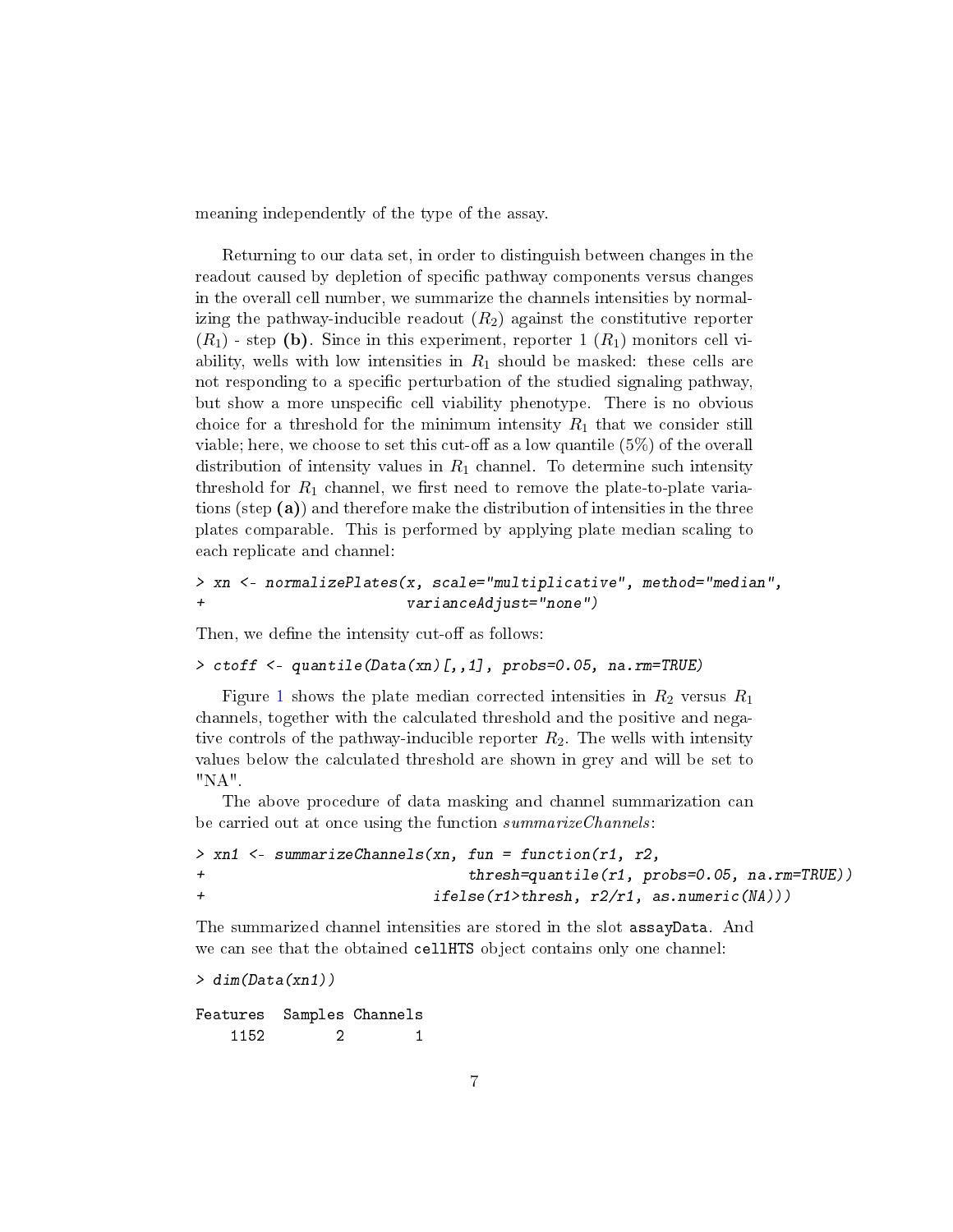

<span id="page-7-0"></span>Figure 1: Scatterplot of the plate median corrected intensity values in the signal-dependent channel  $(R_2)$  against the plate median corrected intensity values in the constitutive channel  $(R_1)$  for replicate 1 (left) and replicate 2 (right). Masked values are shown in grey, while positive and negative controls are shown in red and green, respectively.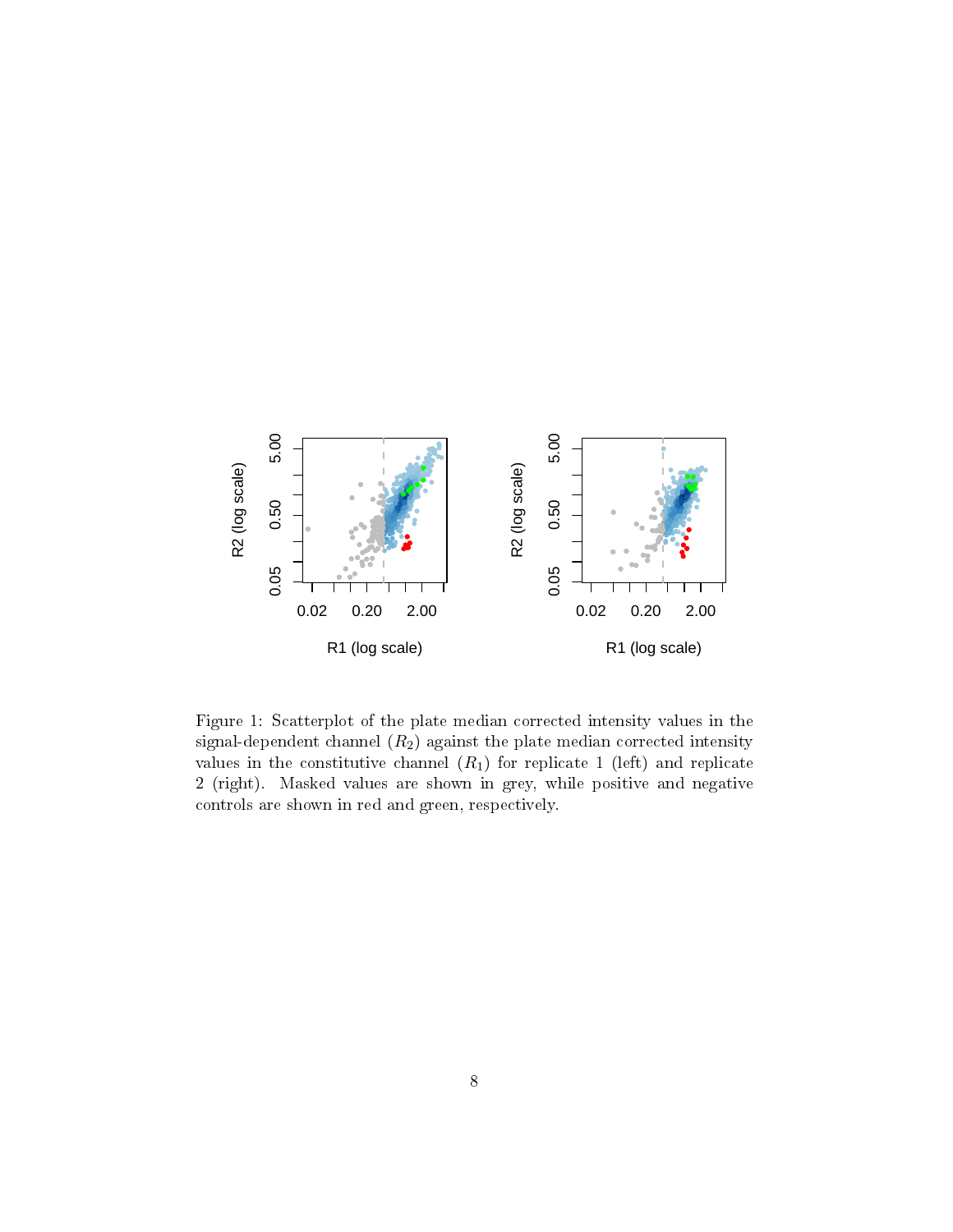After channel summarization, we apply step (b). In this particular case, we take the  $log<sub>2</sub>$  and re-apply plate median scaling (in this case, the plate median correction consists of subtracting each plate value by the median of values in that plate, since after  $log_2$  transformation the data are in an additive scale):

```
> xn1 <- normalizePlates(xn1, scale="multiplicative", log=TRUE, method="median",
+ varianceAdjust="none")
```
Below, we call functions scoreReplicates and summarizeReplicates to determine the z-score values for each replicate (step  $(d)$ ), and then summarize the replicated z-score values by taking the average (step  $(e)$ ).

```
> xsc <- scoreReplicates(xn1, sign="-", method="zscore")
> xsc <- summarizeReplicates(xsc, summary="mean")
```
The resulting single z-score value per probe are stored in the slot assayData of xsc. The left side of Figure [2](#page-9-1) shows the boxplots of the z-scores for the different types of probes, while the right side of the figure shows the  $z$ -scores for the whole screen as an image plot.

```
> par(mfrow=c(1,2))> ylim <- quantile(Data(xsc), c(0.001, 0.999), na.rm=TRUE)
> boxplot(Data(xsc) ~ wellAnno(xsc), col="lightblue", outline=FALSE, ylim=ylim)
> imageScreen(xsc, zrange=c(-2,4))
```
Now that the data have been preprocessed, scored and summarized between replicates, we call again *writeReport* and use a web browser to view the resulting report. But first, we have to redefine the positive and negative controls for the normalized data stored in xn1, because it now corresponds to a single channel. The controls for the normalized data values are the same as those of the raw data channel  $R_2$ .

```
> ## Define the controls for the normalized intensities (only one channel):
> # For the single channel, the negative controls are geneA and geneB
> negControls <- "(?i)^geneA$|^geneB$"
> posControls <- "(?i)^geneC$|^geneD$"
> setSettings(list(platelist=list(intensities=list(include=TRUE)),
+ screenSummary=list(scores=list(range=c(-4,4)))))
> out <- writeReport(raw=x, normalized=xn1, scored=xsc,
                   outdir="logRatio",
+ map=TRUE,
+ posControls=posControls, negControls=negControls)
```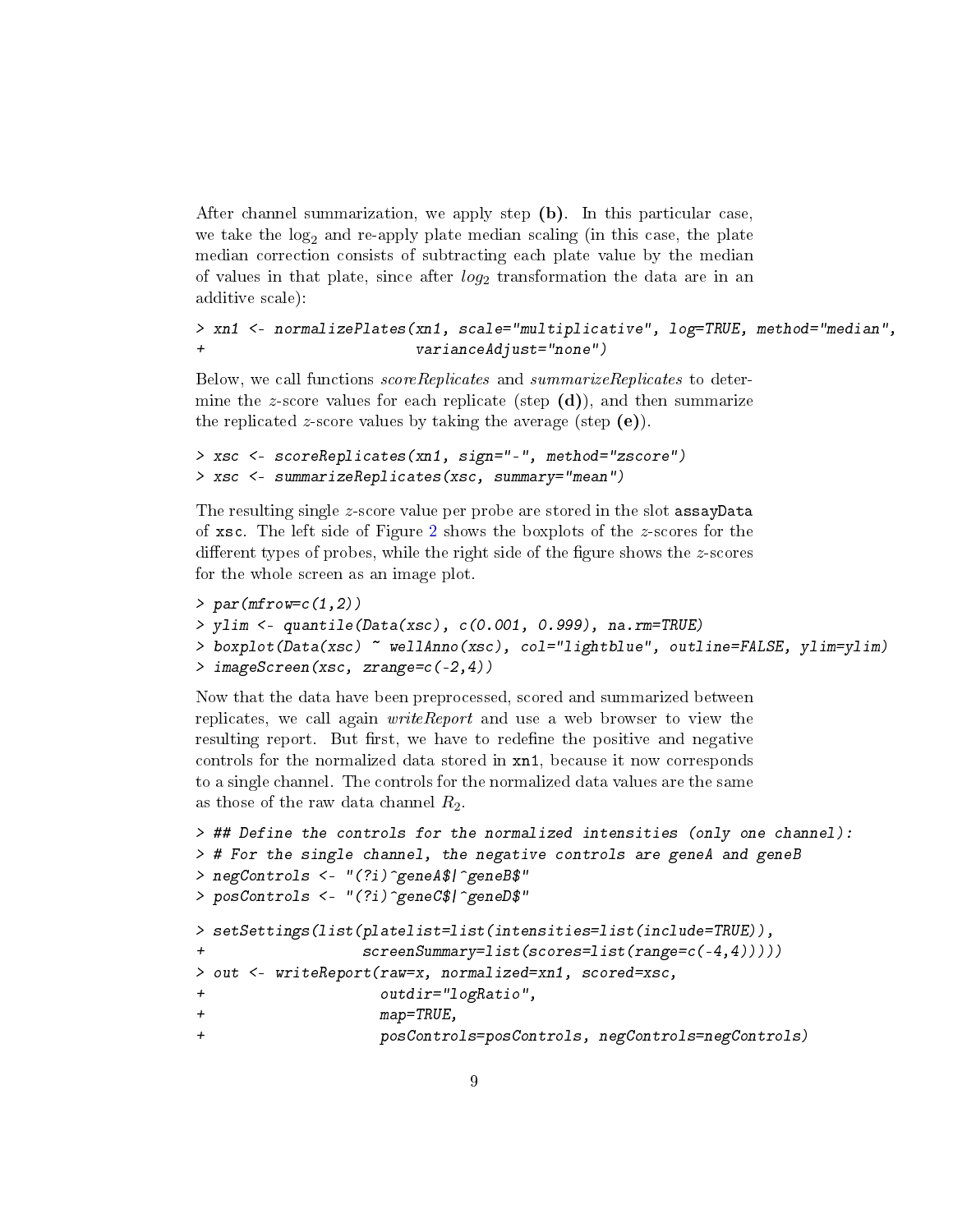

<span id="page-9-1"></span>Figure 2: z-scores for the screen. Left Panel: Boxplots of z-scores for the different types of probes. Right Panel: Screen-wide image plot.

The quality reports have been created in the folder logRatio in the working directory.

```
> if (interactive()) browseURL(out)
```
The quality reports have been created in the folder logRatio in the working directory. Finally, we will save the scored and summarized *cellHTS* object to a file.

```
> save(xsc, file=paste(experimentName, ".rda", sep=""))
```
# <span id="page-9-0"></span>4 Session info

This document was produced using:

```
> toLatex(sessionInfo())
```
R version 4.2.0 RC (2022-04-19 r82224), x86\_64-pc-linux-gnu